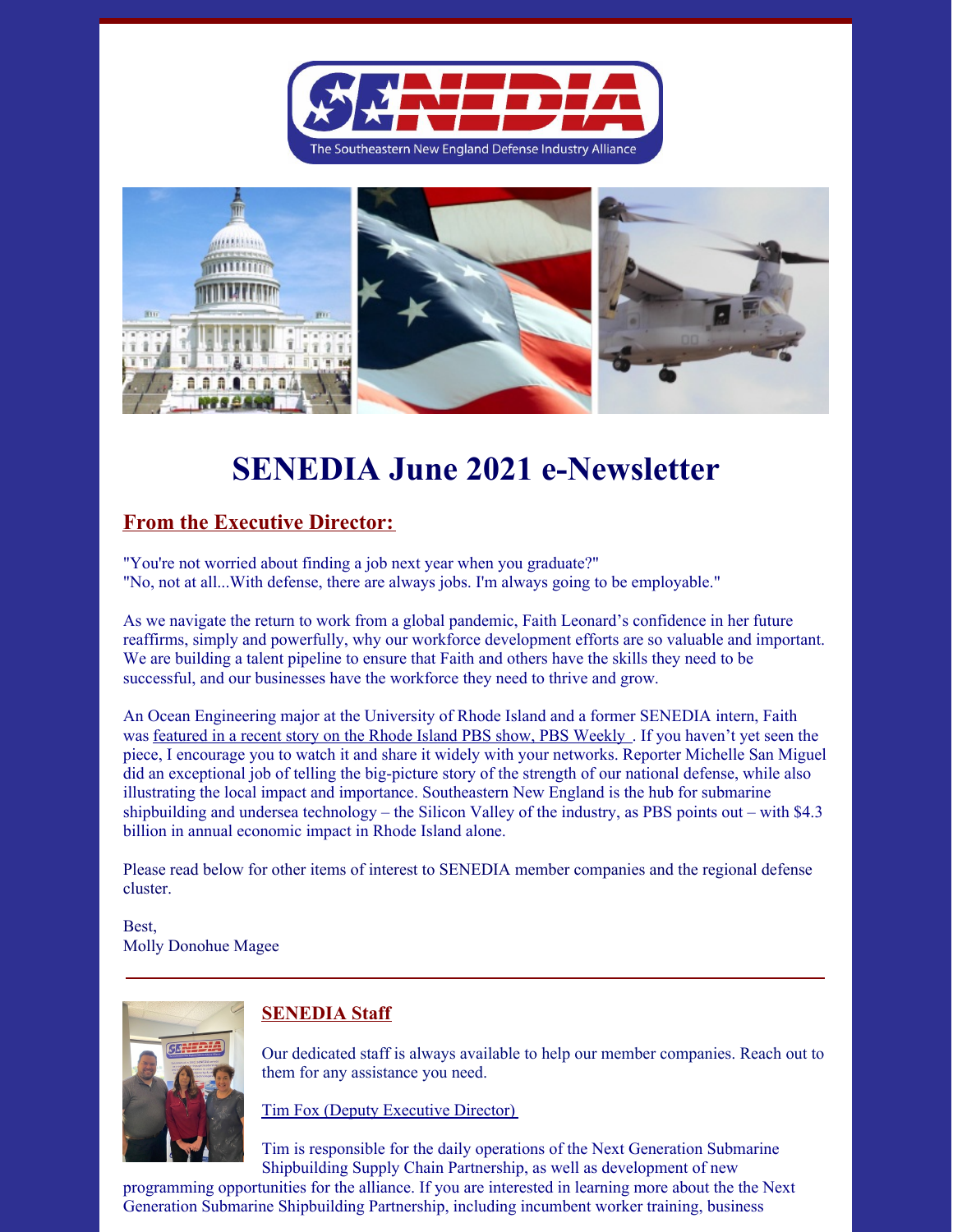development, and talent search support, check out [www.BuildSubmarines.com](http://www.buildsubmarines.com). Reach out to Tim, [tfox@senedia.org,](mailto:tfox@senedia.org) with any questions about this program or suggestions for other programming opportunities that could benefit the alliance.

Linda Larsen (Director of Education Outreach)

Linda is responsible for managing the SENEDIA postsecondary Engineering, IT/Cybersecurity, Business/Supply Chain and Veterans Internship Programs. Linda also serves as the industry liaison to the P-TECH (Pathways in Technology) Cybersecurity program and coordinates industry and career awareness events and outreach activities. If you are interested in bringing on an intern, learning more about the SENEDIA internship programs, or looking for information on how to participate in our education and outreach efforts, please contact Linda at  $llarse n(\partial s)$ senedia.org.

Carolyn Finn (Program Analyst)

Carolyn is responsible for Member Management, provides program support to all of SENEDIA's efforts and is available to support SENEDIA members. If you have questions about your membership or the benefits of your membership (posting jobs, networking events, etc.), please contact Carolyn at [cfinn@senedia.org](mailto:cfinn@senedia.org).

### **SENEDIA Tech Talk: NUWC Division Newport Update on the Transition from the COVID Environment**

Thursday, 1 July 2021, 3:00 – 4:30pm. Microsoft Teams Virtual Meeting

**Register here:** <https://forms.office.com/r/ZX85Xk04PY>

NUWC Division Newport Commanding Officer Capt. Chad Hennings and Technical Director Ron Vien will brief the contracting community on the NUWC Division Newport Update on Transitioning from the COVID Environment.

**There will be a question and answer period – questions do need to be sent in advance to [stephen.a.lamb1@navy.mil](mailto:stephen.a.lamb1@navy.mil), no later than close of business 29 June 2021.**

# **SENEDIA 18 th Annual Golf Tournament**

68 golfers turned out for SENEDIA's 18th Annual Golf Tournament at Montaup Country Club in Portsmouth, RI on Monday June 7th, a beautiful, sunny, day on the bay.

The *SEACORP* team of Alex Turner, Petra Perry, Al Fanning and Matt Juselis placed first with a total gross score of 65. *iXblue Defense Systems* Ted Curley, Dan Nugent, Paul Igo and Pat Moran placed 2 nd; and *McLaughlin Research Corporation's* Vin Pinto, Domenic Gargano, Everett Santos and Romeo Velasco placed 3rd.

Thank you to all 17 foursomes who golfed and to the Montaup Country Club pro and club staff! Many thanks and deep appreciation to our generous tournament sponsors: *American Systems Evans Capacitor Company Sansiveri, Kimball & Co., LLP Teledyne Marine*

*Save the date* for our 19th Annual Golf Tournament to be held at Montaup Country Club in Portsmouth, RI on Monday, June 6, 2022.

#### **Other Items of Interest**

#### **SENEDIA Tech Talk - Data Rights – The Basics and Latest**

Crowell and Moring, a SENEDIA member, presented on the basics and latest of data rights pertaining to